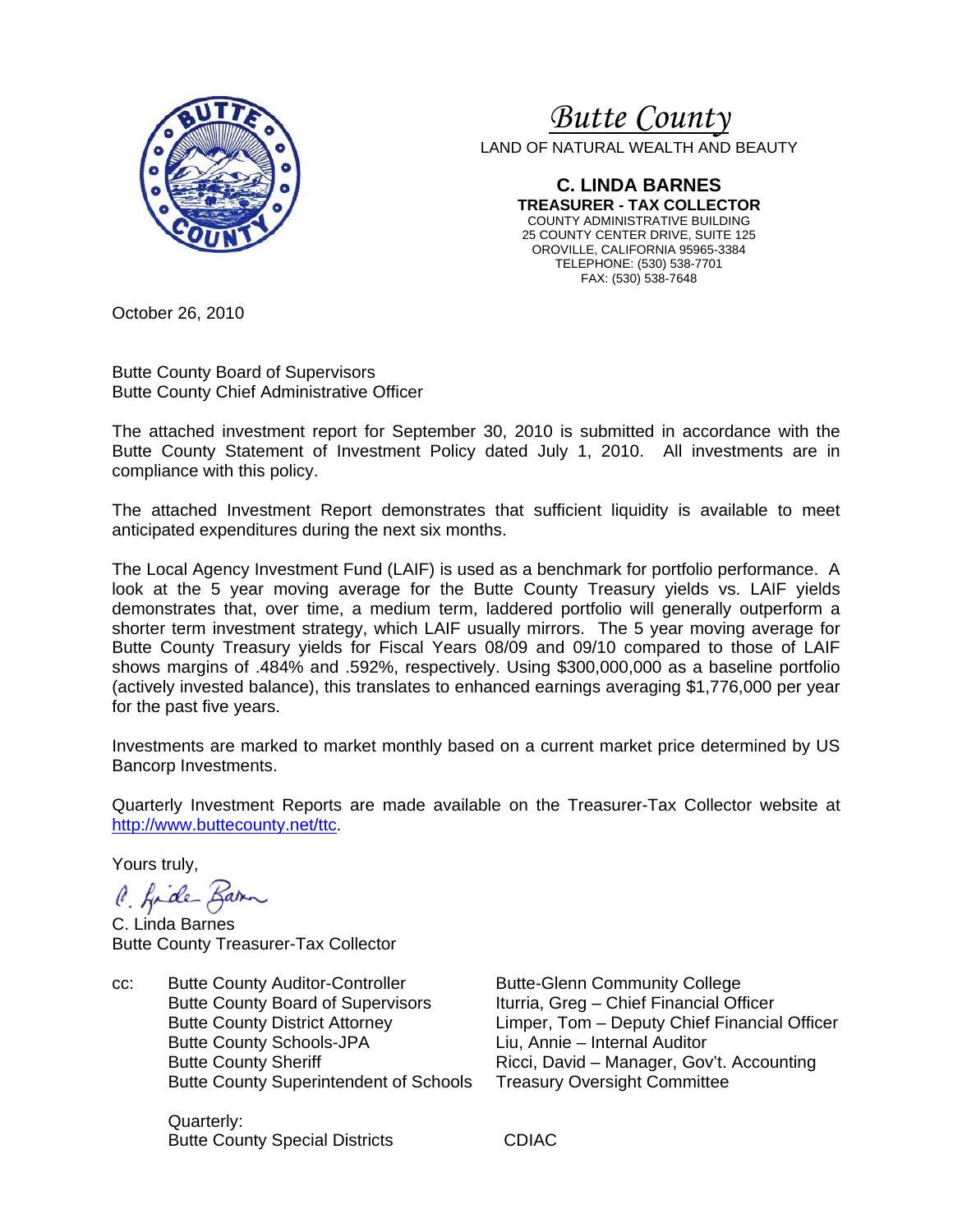

## **BUTTE COUNTY TREASURER'S INVESTMENT REPORT**

**September 30, 2010**

| <b>ACTIVELY MANAGED PORTFOLIO:</b>                                                                                 | YIELD TO<br><b>MATURITY</b> | <b>WEIGHTED AVERAGE</b>                | <b>PAR VALUE</b>                  | <b>FAIR VALUE</b>                  | <b>COST CARRIED</b>   |
|--------------------------------------------------------------------------------------------------------------------|-----------------------------|----------------------------------------|-----------------------------------|------------------------------------|-----------------------|
|                                                                                                                    |                             | <b>MATURITY (DAYS)*</b>                |                                   |                                    |                       |
| <b>LOCAL AGENCY INVESTMENT FUND (LAIF)</b>                                                                         | 0.500%                      | 1                                      | 71,540,177.80                     | 71,540,177.80                      | 71,540,177.80         |
| <b>CALTRUST</b>                                                                                                    | 0.620%                      | 1                                      | 20,303,951.37                     | 20,303,951.37                      | 20,303,951.37         |
| <b>CALTRUST MEDIUM TERM</b>                                                                                        | 1.270%<br>31                |                                        | 10,000,000.00                     | 10,000,000.00                      | 10,000,000.00         |
| <b>MONEY MARKET FUNDS</b>                                                                                          | $\blacksquare$              |                                        | 0.00                              | 0.00                               | 0.00                  |
| <b>COMMERCIAL PAPER**</b><br><b>FDIC CORPORATE NOTES**</b>                                                         | 2.887%<br>562               |                                        | 0.00<br>15,000,000.00             | 0.00                               | 0.00                  |
| <b>NEGOTIABLE CDS</b>                                                                                              | $\overline{\phantom{a}}$    |                                        | 0.00                              | 15,590,205.00<br>0.00              | 15,046,648.54<br>0.00 |
| <b>CERTIFICATES OF DEPOSIT</b>                                                                                     | 4.850%                      | 572                                    | 500,000.00                        | 500,000.00                         | 500,000.00            |
| <b>FEDERAL AGENCY NOTES**</b>                                                                                      | 3.412%                      | 1,110                                  | 218,375,000.00                    | 227,174,147.93                     | 219,093,077.56        |
| <b>TOTAL ACTIVELY MANAGED PORTFOLIO:</b>                                                                           | 2.539%                      | 750                                    | 335,719,129.17                    | 345,108,482.10                     | 336,483,855.27        |
| <u>INVESTMENT OF NOTE/BOND PROCEEDS AND OPERATING CASH</u><br><b>SCHOOL BOND PROCEEDS</b> (see page 2 for details) |                             |                                        | 34,604,317.77                     | 34,753,369.77                      | 34,684,503.58         |
|                                                                                                                    |                             |                                        |                                   |                                    |                       |
| <b>OPERATING ACCOUNTS</b><br>US BANK CHECKING ACCOUNT DEPOSITS<br><b>OPERATING CASH</b><br><b>OTHER</b>            |                             | 5,820,545.23<br>20,277.59<br>0.00      | 5,820,545.23<br>20,277.59<br>0.00 | 5,820,545.23<br>20,277.59<br>0.00  |                       |
| <b>TOTAL TREASURER'S FUND LEDGER BALANCE:</b>                                                                      |                             |                                        | 376, 164, 269. 76                 | 385,702,674.69                     | 377,009,181.67        |
| <b>INVESTMENTS UNDER MANAGEMENT OF TRUSTEES</b> (see page 3 for details)                                           |                             |                                        | 8,877,466.49                      | 8,915,310.84                       | 8,891,428.53          |
|                                                                                                                    |                             |                                        | <b>PAR VALUE</b>                  | <b>FAIR VALUE</b>                  | <b>COST CARRIED</b>   |
| <b>TOTAL CASH AND INVESTMENTS:</b>                                                                                 |                             | 385,041,736.25                         | 394,617,985.53                    | 385,900,610.20                     |                       |
|                                                                                                                    |                             | <b>SIX MONTH LIQUIDITY PROJECTIONS</b> |                                   |                                    |                       |
| Estimated Cash Receipts for Next Six Months                                                                        |                             |                                        |                                   | 510,097,645                        |                       |
| <b>Estimated Disbursements for Next Six Months</b><br>Estimated Net Cash Flow for Next Six Months***               |                             |                                        |                                   | (460, 527, 255)<br>49,570,389 (A1) |                       |
| Contingency Cashflow Needs (based on potential State budget shortfall)                                             |                             |                                        | $(30,000,000)$ $(A2)$             |                                    |                       |
| Securities Maturing<br>Local Agency Investment Fund / Cal Trust (includes TRAN)                                    |                             |                                        | 20,000,000 (B)<br>91,844,129 (C)  |                                    |                       |
| <b>Total Liquidity for Next Six Months</b>                                                                         |                             | 131,414,519 (A+B+C)                    |                                   |                                    |                       |
| Estimated Cash Available for Long Term Investment<br>Remaining Available Liquidity                                 |                             |                                        | (30,000,000)<br>101,414,519       |                                    |                       |
| Total Par Value of actively managed investments maturing in less than 12 months:                                   |                             |                                        |                                   | 138,994,129                        |                       |
| Total Par Value of actively managed investments maturing in more than 12 months:                                   |                             | 196,725,000                            |                                   |                                    |                       |

\* Actual Weighted Average Maturity will be shorter, and actual dollar amount of investments maturing in less than 12 months will be higher than stated, due to call features on investments.<br>\*\* See page 5 for detailed list o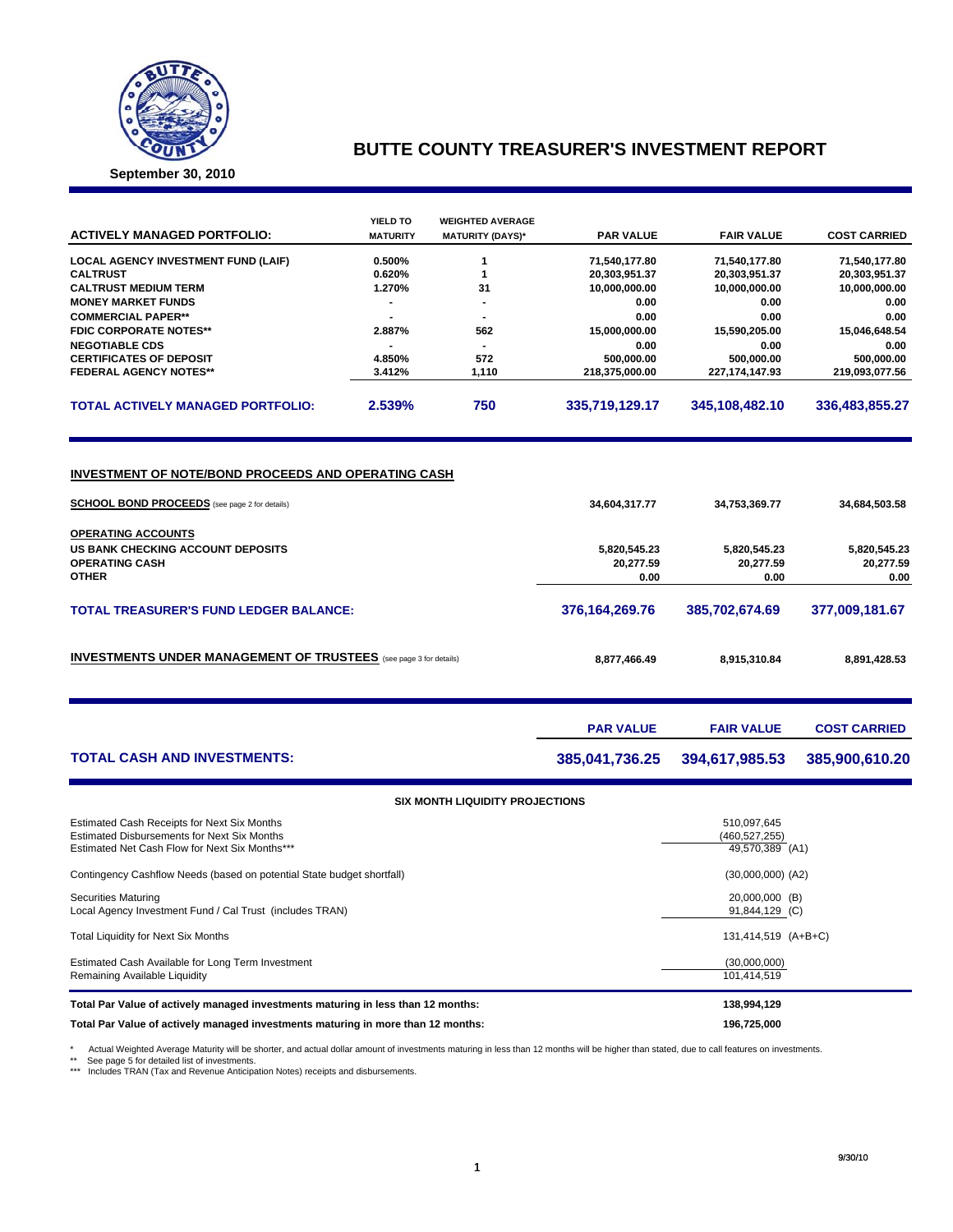#### **BUTTE COUNTY TREASURER'S INVESTMENT REPORT**

### **INVESTMENT OF SCHOOL BOND PROCEEDS**

**September 30, 2010**

|                                                                                                                 | <b>INVESTMENT</b>      | <b>MATURITY</b> |              |                    | <b>ANNUAL</b> | <b>PAR</b>                 | <b>FAIR</b>                 | <b>COST</b>                   |
|-----------------------------------------------------------------------------------------------------------------|------------------------|-----------------|--------------|--------------------|---------------|----------------------------|-----------------------------|-------------------------------|
| <b>BOND/NOTE DESCRIPTION</b>                                                                                    | <b>TYPE</b>            | <b>DATE</b>     |              | <b>DESCRIPTION</b> | YIELD*        | <b>VALUE</b>               | <b>VALUE</b>                | <b>CARRIED</b>                |
| <b>BONDS - LOCAL AGENCY INVESTMENT FUND (LAIF)</b>                                                              |                        |                 |              |                    |               |                            |                             |                               |
| <b>Chico Unified School District "A"</b>                                                                        |                        |                 |              |                    | 0.500%        | 45,874.48                  | 45.874.48                   | 45,874.48                     |
| <b>Chico Unified School District "B"</b>                                                                        |                        |                 |              |                    | 0.500%        | 3,647,782.98               | 3.647.782.98                | 3.647.782.98                  |
| <b>Chico Unified School District "B"</b>                                                                        | LAIF BOND FUND         |                 |              |                    | 0.500%        | 9,430,795.06               | 9,430,795.06                | 9,430,795.06                  |
| Paradise Unified School District "M"                                                                            |                        |                 |              |                    | 0.500%        | 3,074,471.21               | 3,074,471.21                | 3,074,471.21                  |
| Oroville Union High School District GO 2008                                                                     |                        |                 |              |                    | 0.500%        | 5.060.106.07               | 5.060.106.07                | 5,060,106.07                  |
| Butte/Glenn Comm College District "C"                                                                           |                        |                 |              |                    | 0.500%        | 5,504,225.25               | 5,504,225.25                | 5,504,225.25                  |
| Butte/Glenn Comm College District "C"                                                                           | <b>LAIF BOND FUND</b>  |                 |              |                    | 0.500%        | 0.00                       | 0.00                        | 0.00                          |
| <b>SUBTOTAL</b>                                                                                                 |                        |                 |              |                    |               | 26,763,255.05              | 26,763,255.05               | 26,763,255.05                 |
| <b>BONDS - WELLS FARGO BANK</b><br><b>WELLS FARGO BANK, TRUSTEE</b><br><b>Chico Unified School District "B"</b> |                        |                 |              |                    |               |                            |                             |                               |
| Account # XXX1791                                                                                               | <b>Money Market</b>    |                 |              | Gov MM Mutual Fund | 0.052%        | 141.062.72                 | 141.062.72                  | 141.062.72                    |
|                                                                                                                 | <b>US Treas/Agency</b> | 02/15/11        | <b>FHLMC</b> | #3128X6W85         | 1.710%        | 1,250,000.00               | 1.263.748.75                | 1,259,731.58                  |
|                                                                                                                 | <b>US Treas/Agency</b> | 03/11/11        | <b>FHLB</b>  | #3133XPWW0         | 3.061%        | 2,000,000.00               | 2,026,878.00                | 2,001,778.92                  |
|                                                                                                                 | <b>US Treas/Agency</b> | 12/14/12        | <b>FHLB</b>  | #3133XVNT4         | 1.530%        | 2,700,000.00               | 2,763,774.00                | 2,714,837.45                  |
|                                                                                                                 | <b>US Treas/Agency</b> | 04/25/11        | <b>FFCB</b>  | #31331XWU2         | 1.655%        | 1,750,000.00               | 1,794,651.25                | 1,803,837.86                  |
| <b>SUBTOTAL</b>                                                                                                 |                        |                 |              |                    |               | 7,841,062.72               | 7,990,114.72                | 7,921,248.53                  |
|                                                                                                                 |                        |                 |              |                    |               | <b>PAR</b><br><b>VALUE</b> | <b>FAIR</b><br><b>VALUE</b> | <b>COST</b><br><b>CARRIED</b> |
| <b>GRAND TOTAL</b>                                                                                              |                        |                 |              |                    |               | 34,604,317.77              | 34,753,369.77               | 34,684,503.58                 |

\* Yields quoted above are a snapshot per investment type. Actual yields earned on school bonds are calculated by the Treasurer's office and are a composite of investment earnings less Treasury costs.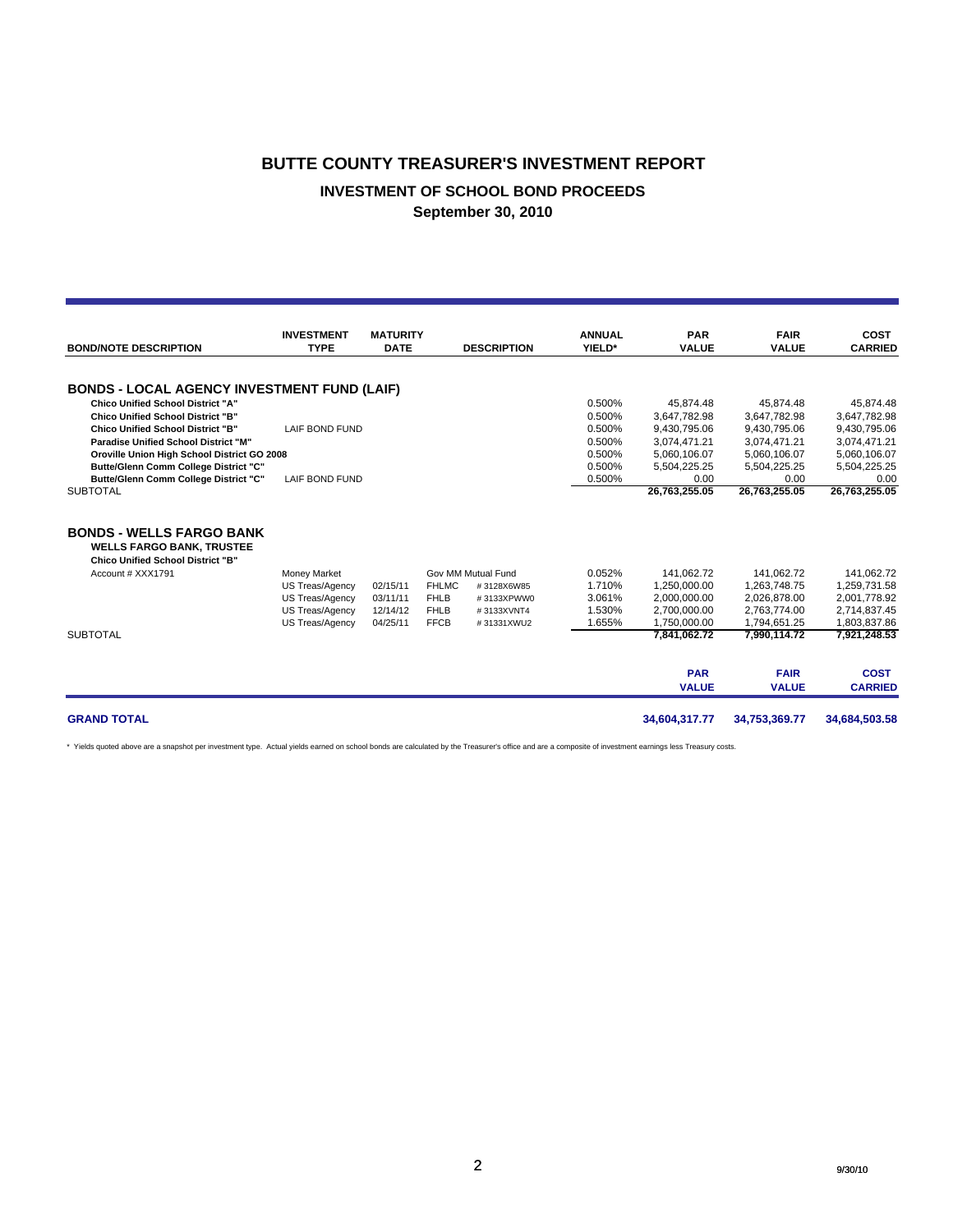## **BUTTE COUNTY TREASURER'S INVESTMENT REPORT INVESTMENTS UNDER MANAGEMENT OF TRUSTEES September 30, 2010**

|                                            | <b>INVESTMENT</b>      | <b>MATURITY</b> |                                   | <b>ANNUAL</b> | <b>PAR</b>          | <b>FAIR</b>         | <b>COST</b>         |
|--------------------------------------------|------------------------|-----------------|-----------------------------------|---------------|---------------------|---------------------|---------------------|
| <b>LOAN PROGRAM</b>                        | <b>TYPE</b>            | <b>DATE</b>     | <b>DESCRIPTION</b>                | <b>YIELD</b>  | <b>VALUE</b>        | <b>VALUE</b>        | <b>CARRIED</b>      |
|                                            |                        |                 |                                   |               |                     |                     |                     |
| <b>2003 REFUNDING COP</b>                  |                        |                 |                                   |               |                     |                     |                     |
| <b>U.S. BANK, TRUSTEE</b>                  |                        |                 |                                   |               |                     |                     |                     |
| Expense Fund #XXXX6106                     | Money Market           |                 | US Bank MMF 4                     | 0.020%        | 15,211.22           | 15.211.22           | 15.211.22           |
| Reserve Fund #XXXX6101                     | Money Market           |                 | US Bank MMF 4                     | 0.020%        | 50,691.86           | 50,691.86           | 50.691.86           |
|                                            | <b>US Treas/Agency</b> | 10/18/13        | FHLB #3133XSAE8                   | 2.820%        | 385,000.00          | 417,844.35          | 398,962.04          |
| Lease Payment #XXXX6100<br><b>SUBTOTAL</b> | Money Market           |                 | US Bank MMF 5                     | 0.180%        | 32.48<br>450,935.56 | 32.48<br>483.779.91 | 32.48<br>464,897.60 |
|                                            |                        |                 |                                   |               |                     |                     |                     |
| <b>2004 PENSION OBLIGATION BONDS</b>       |                        |                 |                                   |               |                     |                     |                     |
| <b>WELLS FARGO BANK, TRUSTEE</b>           |                        |                 |                                   |               |                     |                     |                     |
| Series A Bond Fund # XXXX1106              | Money Market           |                 | Gov MMF Service Fund #1752        | 0.168%        | 1.691.103.66        | 1,691,103.66        | 1,691,103.66        |
|                                            | Money Market           |                 | Advantage Prime MM #1752          | 0.168%        | 0.00                | 0.00                | 0.00                |
| Int. Rate Stabilization Fund # XXXX1109    | Money Market           |                 | Advantage Prime MM #1752          | 0.168%        | 196,310.35          | 196,310.35          | 196.310.35          |
|                                            | Pooled Agency Funds    |                 | Local Agency Investment Fund      | 0.500%        | 4,323,626.34        | 4,323,626.34        | 4,323,626.34        |
| Series B Interest Fund #XXXX1301           | Money Market           |                 | Advantage Prime MM #1752          | 0.168%        | 944.319.04          | 944.319.04          | 944,319.04          |
| <b>SUBTOTAL</b>                            |                        |                 |                                   |               | 7,155,359.39        | 7,155,359.39        | 7,155,359.39        |
| <b>2004 WORKERS' COMPENSATION</b>          |                        |                 |                                   |               |                     |                     |                     |
| <b>G B BRAGG &amp; ASSOC</b>               |                        |                 |                                   |               |                     |                     |                     |
| - Claims Administrators                    |                        |                 |                                   |               |                     |                     |                     |
| Umpqua Bank #XXXX5374                      | Commercial Bank        |                 | <b>Business Interest Checking</b> | 0.200%        | 43,430.02           | 43,430.02           | 43,430.02           |
| <b>SUBTOTAL</b>                            |                        |                 |                                   |               | 43.430.02           | 43.430.02           | 43.430.02           |
|                                            |                        |                 |                                   |               |                     |                     |                     |
| <b>2006 COP - NEAL ROAD LANDFILL</b>       |                        |                 |                                   |               |                     |                     |                     |
| <b>WELLS FARGO BANK, TRUSTEE</b>           |                        |                 |                                   |               |                     |                     |                     |
| Certificate Reserve Fund #XXXX0800         | Money Market           |                 | Gov MMF Service Fund #743         | 0.010%        | 217,505.39          | 217,505.39          | 217,505.39          |
|                                            | US Treas/Agency        | 01/05/15        | FNMA #3136FJE23                   | 3.000%        | 1,000,000.00        | 1,005,000.00        | 1,000,000.00        |
| Base Rental Payment Fund #XXXX0801         | Money Market           |                 | Gov MMF Service Fund #743         | 0.010%        | 4.81                | 4.81                | 4.81                |
| Expense Fund #XXXX0802                     | Money Market           |                 | Gov MMF Service Fund #743         | 0.010%        | 10,231.32           | 10,231.32           | 10,231.32           |
| <b>SUBTOTAL</b>                            |                        |                 |                                   |               | 1,227,741.52        | 1,232,741.52        | 1,227,741.52        |
|                                            |                        |                 |                                   |               | <b>PAR</b>          | <b>FAIR</b>         | <b>COST</b>         |
|                                            |                        |                 |                                   |               | <b>VALUE</b>        | <b>VALUE</b>        | <b>CARRIED</b>      |
| <b>GRAND TOTAL</b>                         |                        |                 |                                   |               | 8.877.466.49        | 8,915,310.84        | 8.891.428.53        |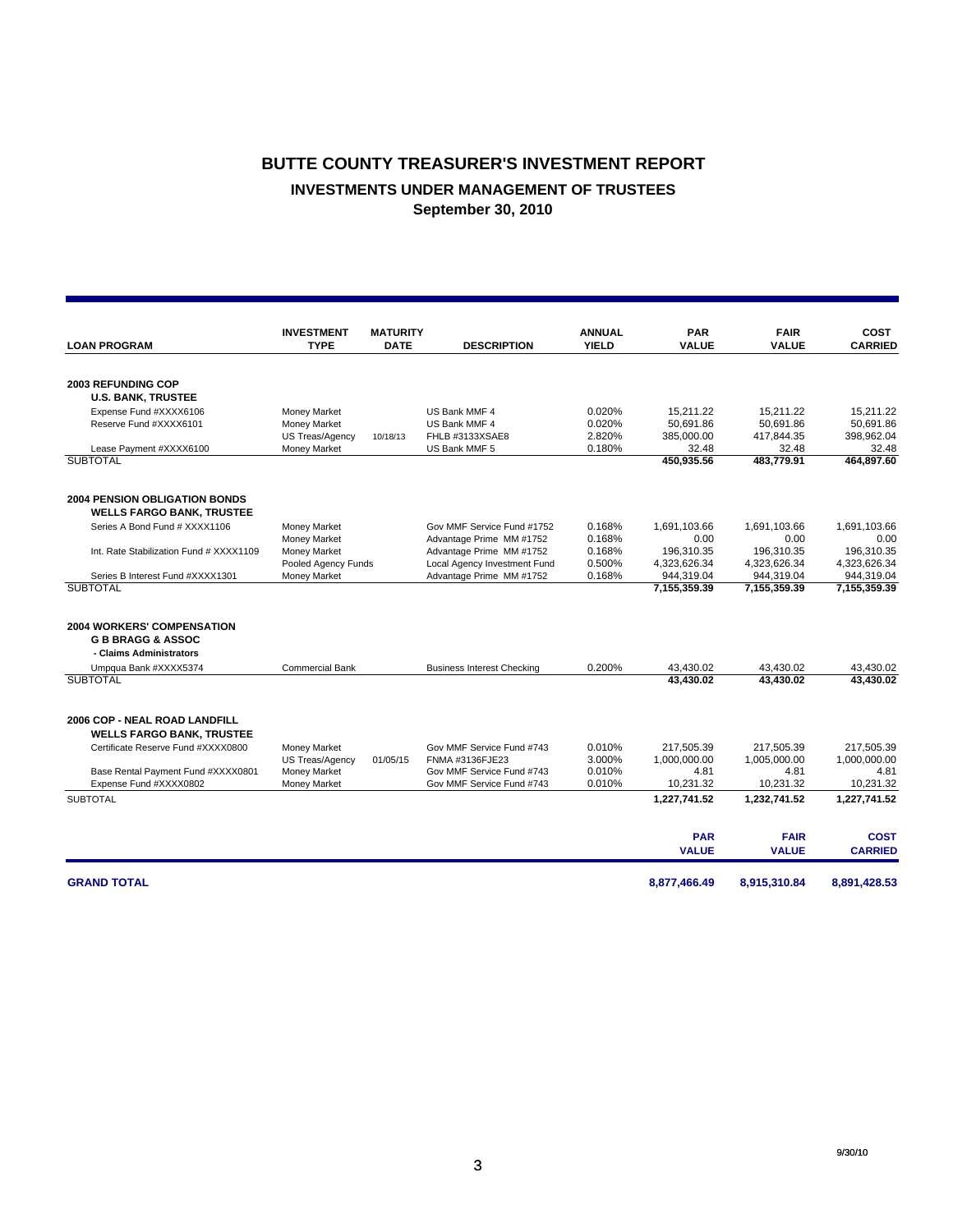#### **BUTTE COUNTY TREASURER'S INVESTMENT REPORT September 30, 2010 ACTIVELY MANAGED PORTFOLIO "AT-A-GLANCE"**



## \$200,000,000 \$225,000,000 JAN FEB MAR APR MAY JUN JUL AUG SEP OCT NOV DEC

**\*\* This chart does not include deposits from TRAN, Bond Proceeds, or Investments under Management of Trustees. It is intended to demonstrate cash flow trends and establish a baseline for the portfolio, enabling medium term investments.**

\$250,000,000 \$275,000,000

2005

2004

2003